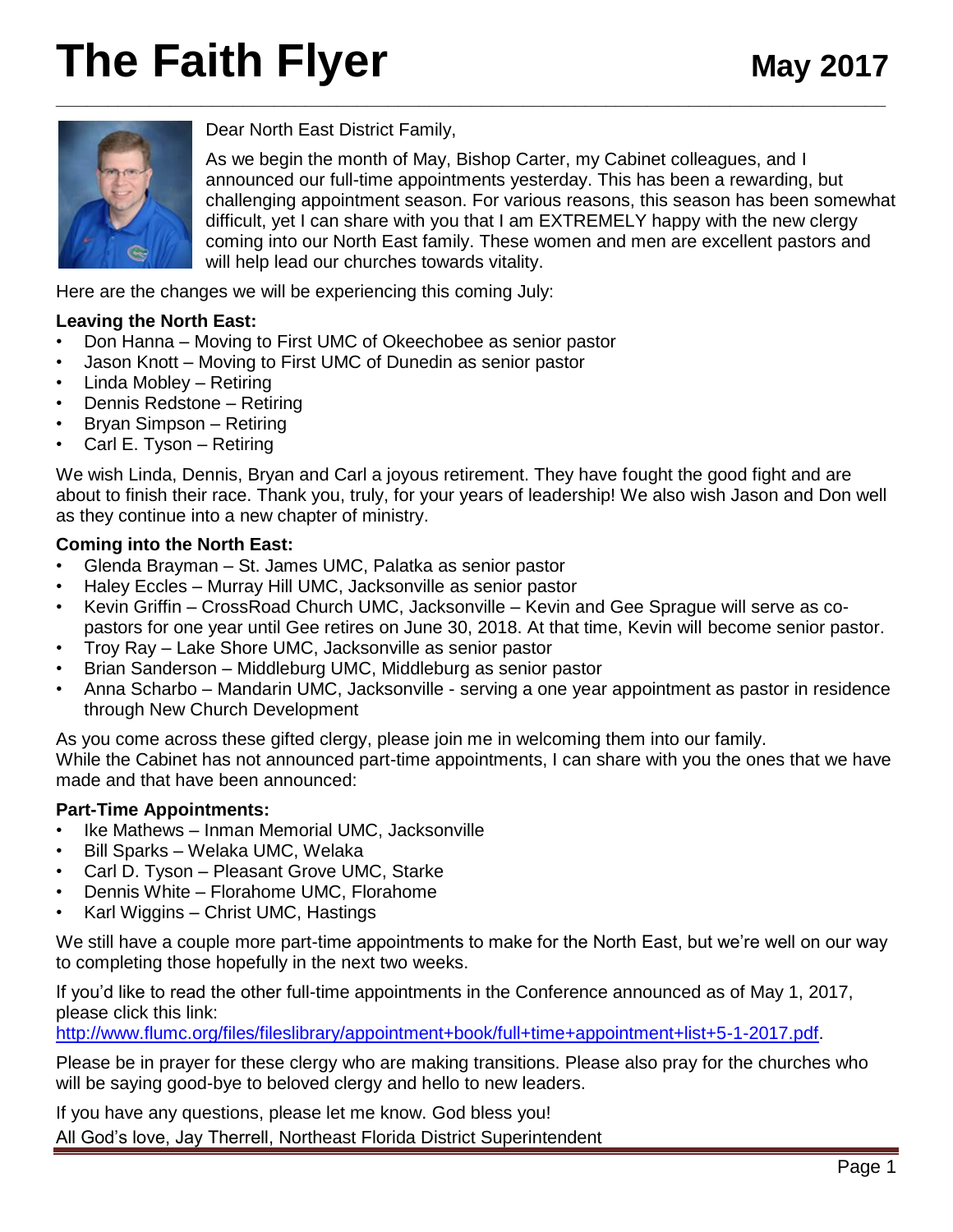## **LOCAL DISTRICT, CHURCH, AND COMMUNITY EVENTS:**



| 5/04/2017                                                                      | 12-1 PM    | The 2017 National Day of Prayer Event will be held Jacksonville City Hall.<br>Prayer leaders will guide the group as they lift the Mayor, the City Council,<br>The Jacksonville Sheriff's Office, The Fire and Rescue Department, the<br>Marketplace, the Legal and Judicial System, and the Educational System<br>before the Lord. This is event is hosted by Mission First Coast. |  |  |  |  |  |
|--------------------------------------------------------------------------------|------------|-------------------------------------------------------------------------------------------------------------------------------------------------------------------------------------------------------------------------------------------------------------------------------------------------------------------------------------------------------------------------------------|--|--|--|--|--|
| 5/06/2017                                                                      | 7AM-2PM    | Church Yard Sale at Alexander United Methodist Church                                                                                                                                                                                                                                                                                                                               |  |  |  |  |  |
| 5/06/2017                                                                      | <b>TBA</b> | Igniting Mens Conference - Florida Conference Mens Event & Oveida UMC                                                                                                                                                                                                                                                                                                               |  |  |  |  |  |
| 5/07/2017                                                                      | 3-5 PM     | Pre-Annual Conference Orientation Meeting at Fleming Island UMC                                                                                                                                                                                                                                                                                                                     |  |  |  |  |  |
| 5/08/2017                                                                      | 1:00 PM    | Deadline to order tickets to the Jacksonville Jumbo Shrimp United<br>Methodist Family Night below. For more information about tickets, visit our<br>website at http://www.flumc.org/nedistrictunitedmethodistmen.                                                                                                                                                                   |  |  |  |  |  |
| 5/14/2017                                                                      | 3:00 PM    | Mount Zion UMC Founders Day (151 <sup>st</sup> Anniversary). Theme: Thankful for<br>the Past - Rejoicing in the Present - Preparing for the Future.                                                                                                                                                                                                                                 |  |  |  |  |  |
| 5/19/2017                                                                      | 7:05 PM    | United Methodist Family Night at the Jacksonville Jumbo Shrimp,<br>sponsored by the District United Methodist Men. District Superintendent,<br>Rev. Jay Therrell, will be throwing out the first pitch.                                                                                                                                                                             |  |  |  |  |  |
| 5/20/2017                                                                      | 8AM-1PM    | Worship & Media Ministry Workshop at New Life Community UMC                                                                                                                                                                                                                                                                                                                         |  |  |  |  |  |
| 5/20/2017                                                                      | 11AM-3PM   | Simpson Memorial UMC Low Country Boil. Call 904-355-9335 to reserve<br>your tickets.                                                                                                                                                                                                                                                                                                |  |  |  |  |  |
| 5/21/2017                                                                      | 3:00 PM    | Mount Zion UMC Guest Speaker: Rev. Juana Jordan.                                                                                                                                                                                                                                                                                                                                    |  |  |  |  |  |
| 5/28/2017                                                                      | 10:00 AM   | Simpson Memorial UMC 133 <sup>rd</sup> Anniversary. Guest speaker: Rev. Sharon<br>Austin, Director of Connectional Ministries. Theme: Awesome is the Lord<br>Most High. Ephesians 1:15-23.                                                                                                                                                                                          |  |  |  |  |  |
| $6/8 - 10/17$                                                                  |            | Annual Conference 2017 at Buena Vista Palace Hotel, Orlando                                                                                                                                                                                                                                                                                                                         |  |  |  |  |  |
| See http://www.flumc.org/may2017districtnewsletter for future district events. |            |                                                                                                                                                                                                                                                                                                                                                                                     |  |  |  |  |  |

**\_\_\_\_\_\_\_\_\_\_\_\_\_\_\_\_\_\_\_\_\_\_\_\_\_\_\_\_\_\_\_\_\_\_\_\_\_\_\_\_\_\_\_\_\_\_\_\_\_\_\_\_\_\_\_\_\_\_\_\_\_\_\_\_\_\_\_\_\_\_\_\_\_\_\_\_\_\_\_\_**



Our Hispanic Ministry is having a Garage Sale on Saturday, May 27th, from 7:00 AM to 1:00 PM. Please contact a member of the Hispanic Ministry or the church office if you have items they can sell, and plan to come support them by buying generously during the sale.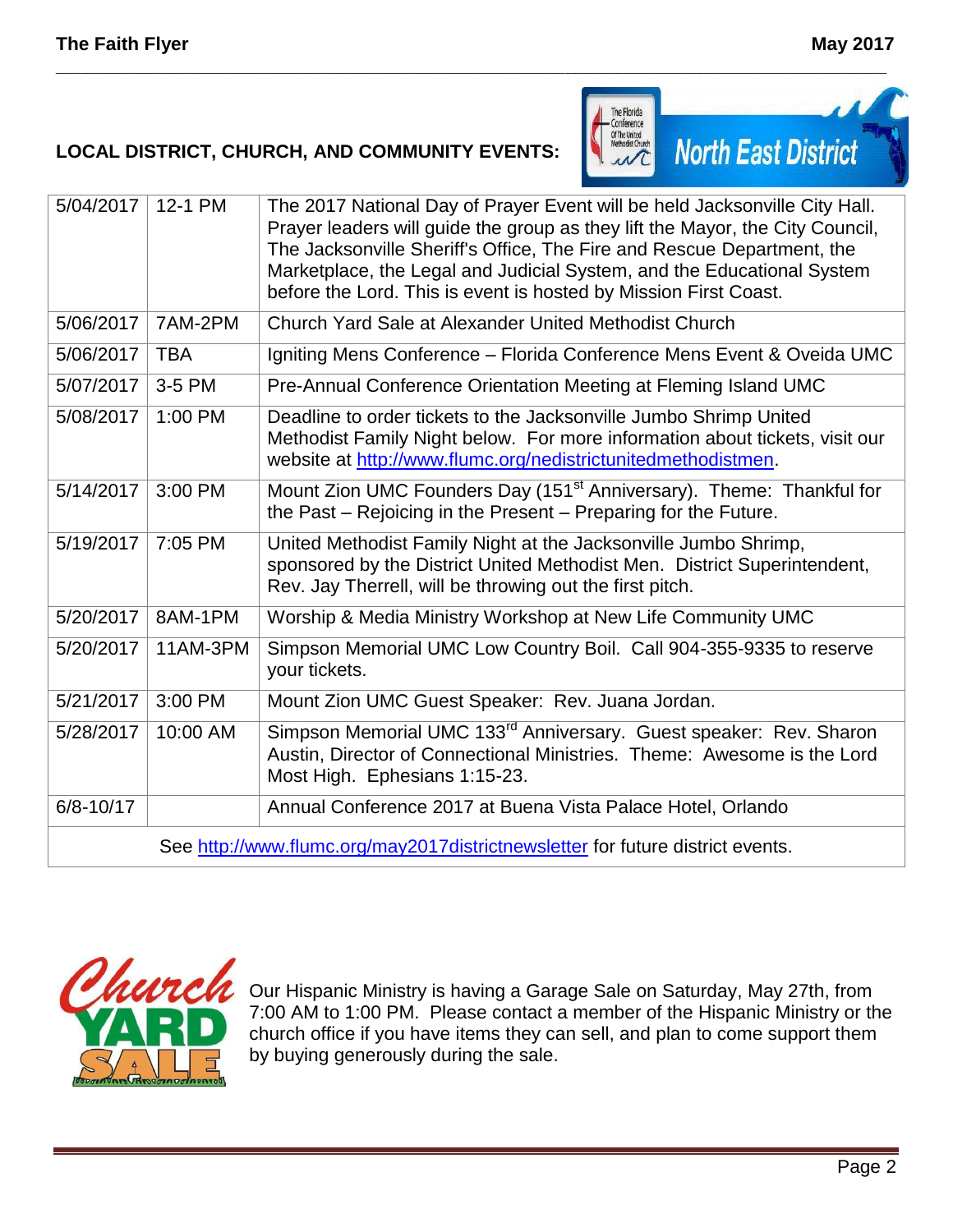## **A word from Rev. Barry Andrews, Senior Pastor**

This morning is another beautiful, cool morning here in our corner of paradise, Jacksonville. We've enjoyed the mildest winter that I remember, and a long series of cool mornings and mild days during the spring. In Florida, at least, we often don't have April showers, but we still have May flowers.

I wonder if our lack of cold weather will result in a bumper crop of bugs this summer, and we know that the dry weather is tough on the folks who live in the piney woods or near the Okefenokee, but sometimes it strikes me that this is sort of looking for the dark lining behind the silver clouds.



The disciplined days of Lent are behind us, with a sort of darkness as we counted the 40 days of sacrifice and service. Yet, it is in this annual check of our faith that we find a way forward for the coming year, and this foundation makes the celebration of our Easter faith that much more joyous and real. Some time back I knew grandparents who, overjoyed with their first long- awaited grandchild, showered the little fellow with whatever he wanted, whenever he wanted it. This went on for about 5 years, until, finally, their son, the boy's daddy, slowed them down, because the child did not know the fun of birthdays or holidays.

For us, then, the celebration of Easter and the resurrection is that much more real because we know the darkness of Good Friday. The promise of new life is that much more precious and important for those who feel the loss of death. These next 50 days we celebrate the light dawning, new life coming, and the promise of resurrection. Let's have open hearts to God's promise of new life, and see that the light of Christ shines in the lives of others. Christ is risen, risen indeed!



We welcome **Saine Rivas**, **Marbely Heredia**, and Marbeli's sons **Samuel Rojas**, **Daniel Rojas**, and **Josue Rojas** who joined our church on April 2, 2017. Please also welcome **James Kamara** and **Alachie Smart** who joined our church on Easter Sunday, and Marbely's husband, **Fredy Rojas**, who joined on April 23, 2017. Saine Rivas is Pastor Rigo's wife and the mother of Jahaziel and Magdiel. The Rojas family is from Camaguey, Cuba, and James Kamara and Alachie Smart are from Sierra Leone so our family has become even more diverse. We are so glad they have joined our church!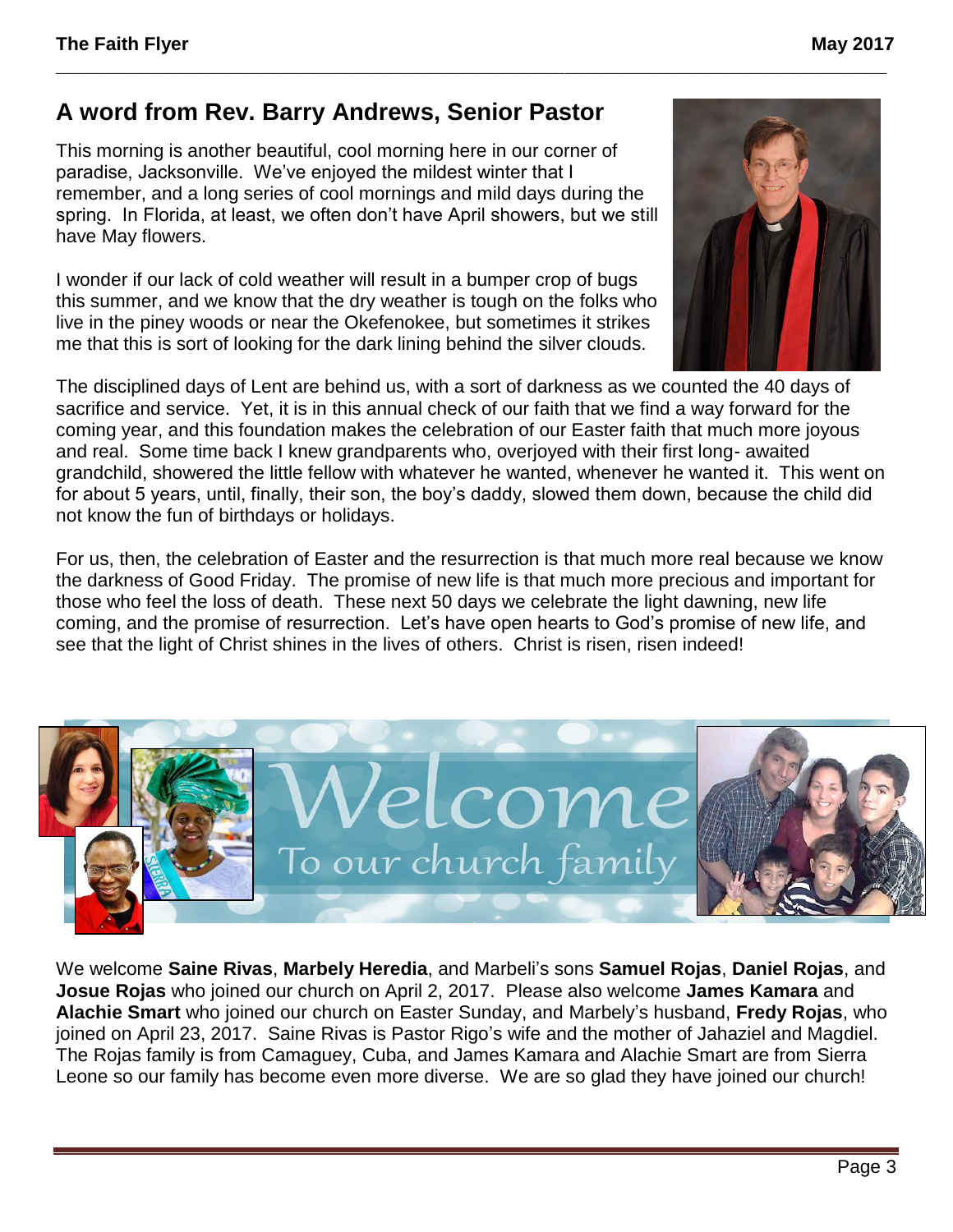

*In Memory Of* **Robbie Moore Burroughs** 

*Nov 4, 1925 – April 10, 2017*

Photo courtesy of Greenlawn Funeral Home

Robbie Moore Burroughs passed away Monday morning, April 10, 2017. She was born November 05, 1925 in Commerce, Georgia. Her birth certificate and Social Security say November 4th; but she insisted her entire life that they were wrong. She is predeceased by her parents, Robert E. and Ivalee Moore; her husband of 48 years, Truett; and her sister, Joyce Catlett. She is survived by her son and daughter-in-law, Dennis and Suzanne Burroughs; two grandchildren, Amy Nunn and Alan Burroughs; and her great-grandson, Evan Kurn.

Robbie graduated from Commerce High School and attended Mercer University and the University of Georgia. She was a bookkeeper with Atlantic Bank for over 10 years; leaving there after putting her son through college to help Truett full time at a vending stand for the Florida Bureau of Blind Services. She was the epitome of the true southern lady. She was a tremendous cook and loved her family and her Georgia Bulldogs.

A graveside service was held at Greenlawn Cemetery, 4300 Beach Blvd, Jacksonville, FL 32207, 904-396- 2522, on Monday, April 17 at 10:00 AM for family and her friends.



*In Memory Of*

# **Ruth Murray Stern**

*Nov 18, 1927 – April 16, 2017*

Ruth Murray Stern- 89, died surrounded by her family April 16th, 2017. Mrs. Stern was born in Hackensack N.J 11/18/27, and was a Jacksonville resident since 1963.

Mrs. Stern was a founding member of Christ Community Church and a member of several Methodist churches (including Hendricks and Faith), and a District Officer for United Methodist Women. She was a devoted volunteer at Taylor Care Center, Taylor Manor and UCOM. She was a 20-year Duval County Election Inspector.

She is preceded by her mother and father, Georgianna and Peter Murray; two brothers, John and Peter Murray; and son-in-law Jerry Stringfellow. Survivors include her husband of 71 years, Clifford H. Stern Sr.; three children: Cliff Stern Jr. (Paula), Robert Stern (Gail), Cheryl Spencer (Mike); Sisters: Grace Murray, Jeannie Krupocin (Anthony); 8 grandchildren; 11 great-grandchildren; 6 great-great-grandchildren; and many extended family members.

Viewing was on April 19, 2017 from 5-7, and her Funeral Service was held on April 20th, 2017 at 10:00 AM, both at Arlington Park Funeral Home on Lone Star Road.

As an expression of sympathy, donations may be mailed to: The Alzheimer's Foundation of America 322 Eighth Ave., 7th floor New York, NY 10001.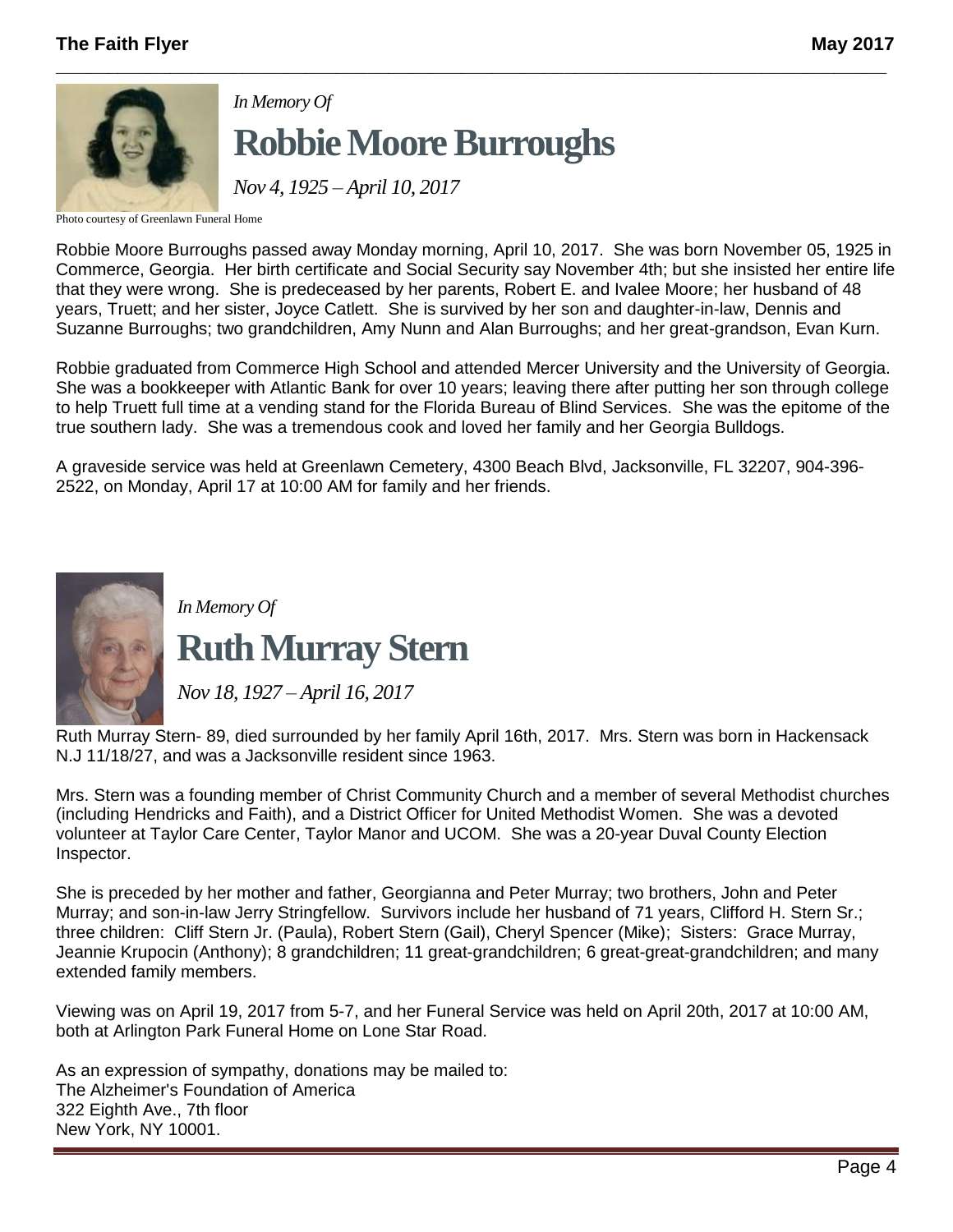Happy Mother's Day to all of the ladies in our church, whether you are a mother biologically, by adoption, or in spirit! Let us remember all of our mothers --- in memory of those who have gone before us, in honor of those with us, and in anticipation of those to come! Thank you!!!!!

- **M** is for the many prayers she prayed for me
- **O** is for others she witnessed to
- **T** is for the tithe she taught me to give
- **H** is for her hunger for The Word
- **E** means every Sunday spent in worship
- **R** means righteous service for the Lord

Put them all together they spell mother, A word that means God's angels to me.





**All of our mothers (and everyone who ever had a mother) are invited to our Mother's Day Luncheon on Saturday, May 13th, at 12:00 Noon in Wesley Hall. The luncheon is being hosted by Faith's United Methodist Women and United Methodist Youth Fellowship. We hope you will join us. World Relief will be providing the program. Donations will be accepted, with proceeds going to World Relief.**

The celebration of Mother's Day can be traced back to ancient Greece, but the mother of Mother's Day in the United States was Ann Marie Reeves Jarvis, a Methodist from West Virginia. Her daughter, Anna, heard her mother express hope that a memorial would be established for all mothers, living and dead. After Ann's death on May 9, 1905, Anna began an intense campaign to fulfill the wish of her mother.

**\_\_\_\_\_\_\_\_\_\_\_\_\_\_\_\_\_\_\_\_\_\_\_\_\_\_\_\_\_\_\_\_\_\_\_\_\_\_\_\_\_\_\_\_\_\_\_\_\_\_\_\_\_\_\_\_\_\_\_\_\_\_\_\_\_\_\_\_\_\_\_\_\_\_\_\_\_\_\_\_**

On May 10, 1908, the third anniversary of Ann's death, a program was held at Andrews Methodist Episcopal Church in Grafton and in Philadelphia, launching the observance of a general memorial day for all mothers. Subsequently, the church observed Mother's Day on the second Sunday of May each year.

For the first official Mother's Day service in 1908, Anna sent 500 white carnations to the church to be given to the participating mothers. During the next several years, she sent more than 10,000 carnations – red for the living and white for the deceased -- became symbols of the purity, strength and endurance of motherhood.



In 1914, the U.S. House and Senate approved a resolution proclaiming the second Sunday of May as Mother's Day and President Woodrow Wilson endorsed it.

Today, countries around the world celebrate Mother's Day. Some -- including Finland, Italy, Turkey, Australia and Belgium -- have joined the United States in observing it on the second Sunday in May.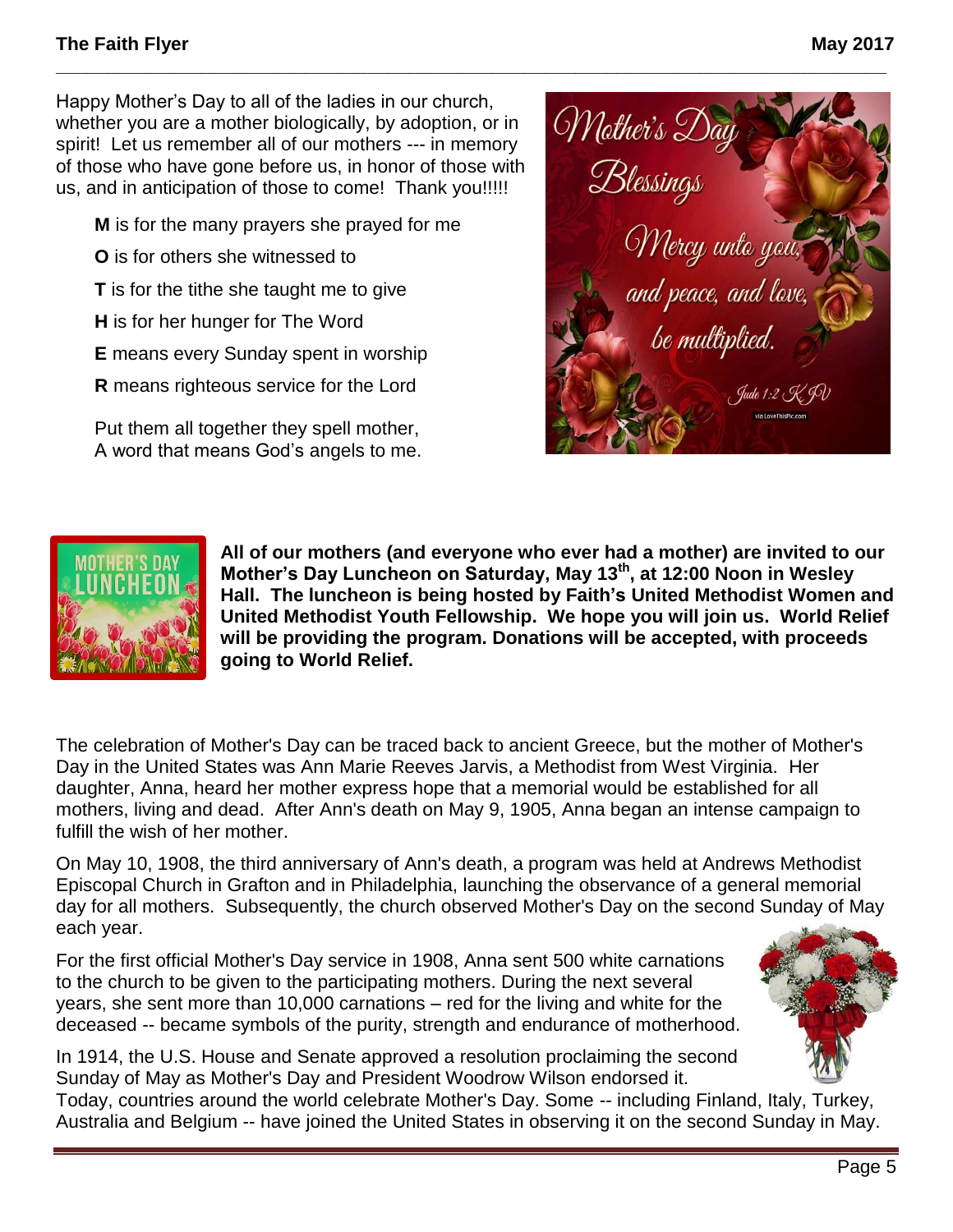

## **Update from Cuba:**

**\_\_\_\_\_\_\_\_\_\_\_\_\_\_\_\_\_\_\_\_\_\_\_\_\_\_\_\_\_\_\_\_\_\_\_\_\_\_\_\_\_\_\_\_\_\_\_\_\_\_\_\_\_\_\_\_\_\_\_\_\_\_\_\_\_\_\_\_\_\_\_\_\_\_\_\_\_\_\_\_**

Our sister church - Martin Perez- thanks everyone for the monies and medicines we sent earlier this year. They were able to purchase a keyboard and microphone for use during their worship services. They wrote:

"The congregation is very happy with this and it sends greetings for all. You and your family, the Pastor Barry, and the Church mates in Jacksonville they will always be in our prayers to God. Greetings for all, your Cuban family."

Please remember them in your prayers.



Your generous Easter Offering has been split between the Children's Home and our Youth Fund. Your gifts will help offset camp fees and general expenses they incur. Thank you very much!

**Heritage Sunday** is a day for United Methodist congregations to reflect on our heritage, to celebrate where the church has been, how it understands itself as it shapes us today and the meaning of Christian conferencing. Heritage Sunday is to be observed on April 23 (the date in 1968 of the church union that created The United Methodist Church) or the Sunday following that date (this year it was delayed until May 21, 2017 because of the late Easter season). This Sunday is designated by the General Conference as a day for the church to remember the pastor by committing itself to the continuing call of God.

May is **Christian Home Month.** For great ideas on ways to worship and things to do with your family, see [http://www.umc.org/what-we-believe/tips-for-better-family-time-during-christian-home](http://www.umc.org/what-we-believe/tips-for-better-family-time-during-christian-home-month?utm_source=email-JM146&utm_medium=button&utm_term=&utm_content=newsletter&utm_campaign=UMN-M0117&mkt_tok=eyJpIjoiWkRnNU9HSTFNMlV4TUdJMCIsInQiOiJycVhTckVHUkxBKzNZeE5MbExxOThaamxQaVdLQnNzMnZITEZhYitob2dwc0taNTRvVzVRaVhBb2U1RWs1cCt5UHFmaEx6KzRvQTBiM3pSWFVtZVE0YVwvMk9XWkZuMStDS2ZiMFwvVU91NDFpaU1ibHozT3padlB1b2pPcU1mUU4xIn0%3D)[month?utm\\_source=email-](http://www.umc.org/what-we-believe/tips-for-better-family-time-during-christian-home-month?utm_source=email-JM146&utm_medium=button&utm_term=&utm_content=newsletter&utm_campaign=UMN-M0117&mkt_tok=eyJpIjoiWkRnNU9HSTFNMlV4TUdJMCIsInQiOiJycVhTckVHUkxBKzNZeE5MbExxOThaamxQaVdLQnNzMnZITEZhYitob2dwc0taNTRvVzVRaVhBb2U1RWs1cCt5UHFmaEx6KzRvQTBiM3pSWFVtZVE0YVwvMk9XWkZuMStDS2ZiMFwvVU91NDFpaU1ibHozT3padlB1b2pPcU1mUU4xIn0%3D)[JM146&utm\\_medium=button&utm\\_term=&utm\\_content=newsletter&utm\\_campaign=UMN-](http://www.umc.org/what-we-believe/tips-for-better-family-time-during-christian-home-month?utm_source=email-JM146&utm_medium=button&utm_term=&utm_content=newsletter&utm_campaign=UMN-M0117&mkt_tok=eyJpIjoiWkRnNU9HSTFNMlV4TUdJMCIsInQiOiJycVhTckVHUkxBKzNZeE5MbExxOThaamxQaVdLQnNzMnZITEZhYitob2dwc0taNTRvVzVRaVhBb2U1RWs1cCt5UHFmaEx6KzRvQTBiM3pSWFVtZVE0YVwvMk9XWkZuMStDS2ZiMFwvVU91NDFpaU1ibHozT3padlB1b2pPcU1mUU4xIn0%3D)M0117&mkt\_tok=eyJpIjoiWkRnNU9HSTFNMIV4TUdJMCIsInQiOiJycVhTckVHUkxBKzNZeE5MbExx [OThaamxQaVdLQnNzMnZITEZhYitob2dwc0taNTRvVzVRaVhBb2U1RWs1cCt5UHFmaEx6KzRvQT](http://www.umc.org/what-we-believe/tips-for-better-family-time-during-christian-home-month?utm_source=email-JM146&utm_medium=button&utm_term=&utm_content=newsletter&utm_campaign=UMN-M0117&mkt_tok=eyJpIjoiWkRnNU9HSTFNMlV4TUdJMCIsInQiOiJycVhTckVHUkxBKzNZeE5MbExxOThaamxQaVdLQnNzMnZITEZhYitob2dwc0taNTRvVzVRaVhBb2U1RWs1cCt5UHFmaEx6KzRvQTBiM3pSWFVtZVE0YVwvMk9XWkZuMStDS2ZiMFwvVU91NDFpaU1ibHozT3padlB1b2pPcU1mUU4xIn0%3D) [BiM3pSWFVtZVE0YVwvMk9XWkZuMStDS2ZiMFwvVU91NDFpaU1ibHozT3padlB1b2pPcU1mUU4xI](http://www.umc.org/what-we-believe/tips-for-better-family-time-during-christian-home-month?utm_source=email-JM146&utm_medium=button&utm_term=&utm_content=newsletter&utm_campaign=UMN-M0117&mkt_tok=eyJpIjoiWkRnNU9HSTFNMlV4TUdJMCIsInQiOiJycVhTckVHUkxBKzNZeE5MbExxOThaamxQaVdLQnNzMnZITEZhYitob2dwc0taNTRvVzVRaVhBb2U1RWs1cCt5UHFmaEx6KzRvQTBiM3pSWFVtZVE0YVwvMk9XWkZuMStDS2ZiMFwvVU91NDFpaU1ibHozT3padlB1b2pPcU1mUU4xIn0%3D) [n0%3D.](http://www.umc.org/what-we-believe/tips-for-better-family-time-during-christian-home-month?utm_source=email-JM146&utm_medium=button&utm_term=&utm_content=newsletter&utm_campaign=UMN-M0117&mkt_tok=eyJpIjoiWkRnNU9HSTFNMlV4TUdJMCIsInQiOiJycVhTckVHUkxBKzNZeE5MbExxOThaamxQaVdLQnNzMnZITEZhYitob2dwc0taNTRvVzVRaVhBb2U1RWs1cCt5UHFmaEx6KzRvQTBiM3pSWFVtZVE0YVwvMk9XWkZuMStDS2ZiMFwvVU91NDFpaU1ibHozT3padlB1b2pPcU1mUU4xIn0%3D)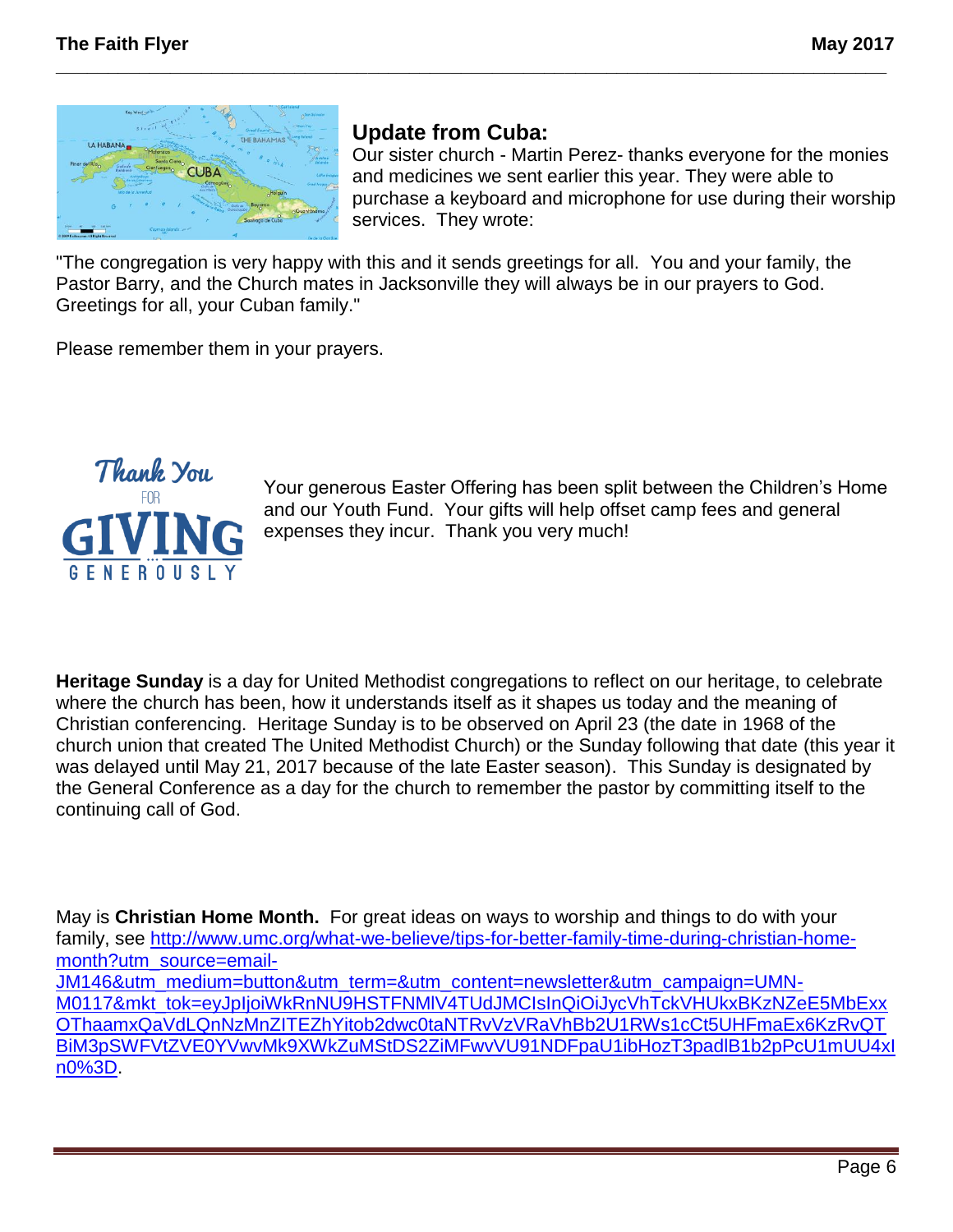## Hilarious Christian Jokes

Someone recently suggested that we have some jokes in the newsletter. I will not reveal the name of this person so you won't blame them for the jokes below. Here goes…

> In the beginning, God created the earth and rested. Then God created Man and rested. Then God created Woman. Since then, neither God nor Man has rested.

As the storm raged, the captain realized his ship was sinking fast. He called out, "Anyone here know how to pray?" One man stepped forward. "Aye, Captain, I know how to pray." "Good," said the captain, "you pray while the rest of us put on our life jackets - we're one short."

> Father O'Malley answers the phone. "Hello, is this Father O'Malley?" "It is" "This is the IRS. Can you help us?" "I can" "Do you know a Ted Houlihan?" "I do" "Is he a member of your congregation?" "He is" "Did he donate \$10,000 to the church?" "He will".

Little Johnny's new baby brother was screaming up a storm. Johnny asked his mom, "Where'd he come from?"

"He came from heaven, Johnny."

Johnny responded: "Wow! I can see why they threw him out!"

Q: Why do they say 'Amen' at the end of a prayer instead of 'Awomen'? A: The same reason they sing Hymns instead of Hers!

\*\*\*\*\*\*\*\*\*\*\*\*\*\*\*\*\*\*\*\*\*\*\*\*\*\*\*\*\*\*\*\*\*\*\*\*\*\*\*\*\*\*\*\*\*\*\*\*\*\*\*\*\*\*\*\*\*\*\*\*\*\*\*\*\*\*\*\*\*\*\*\*\*\*\*\*\*\*\*\*\*\*\*\*\*\*\*\*\*\*\*\*\*\*\*\*\*\*\*\*\*\*\*\*\*\*\*\*\*\*\*\*\*\*

A teacher asked the children in her Sunday School class, "If I sold my house and my car, had a big garage sale and gave all my money to the church, would I get into heaven?"

"NO!" the children all answered.

"If I cleaned the church every day, mowed the yard, and kept everything neat and tidy, would I get into heaven?"

Again, the answer was "NO!"

"Well," she continued, "then how can I get to heaven?"

In the back of the room, a five-year-old boy shouted out, "You gotta be dead!"

Read more at http://www.beliefnet.com/ilovejesus/features/hilarious-christianjokes.aspx?p=13#LhFF9sHJhlhHqhQc.99